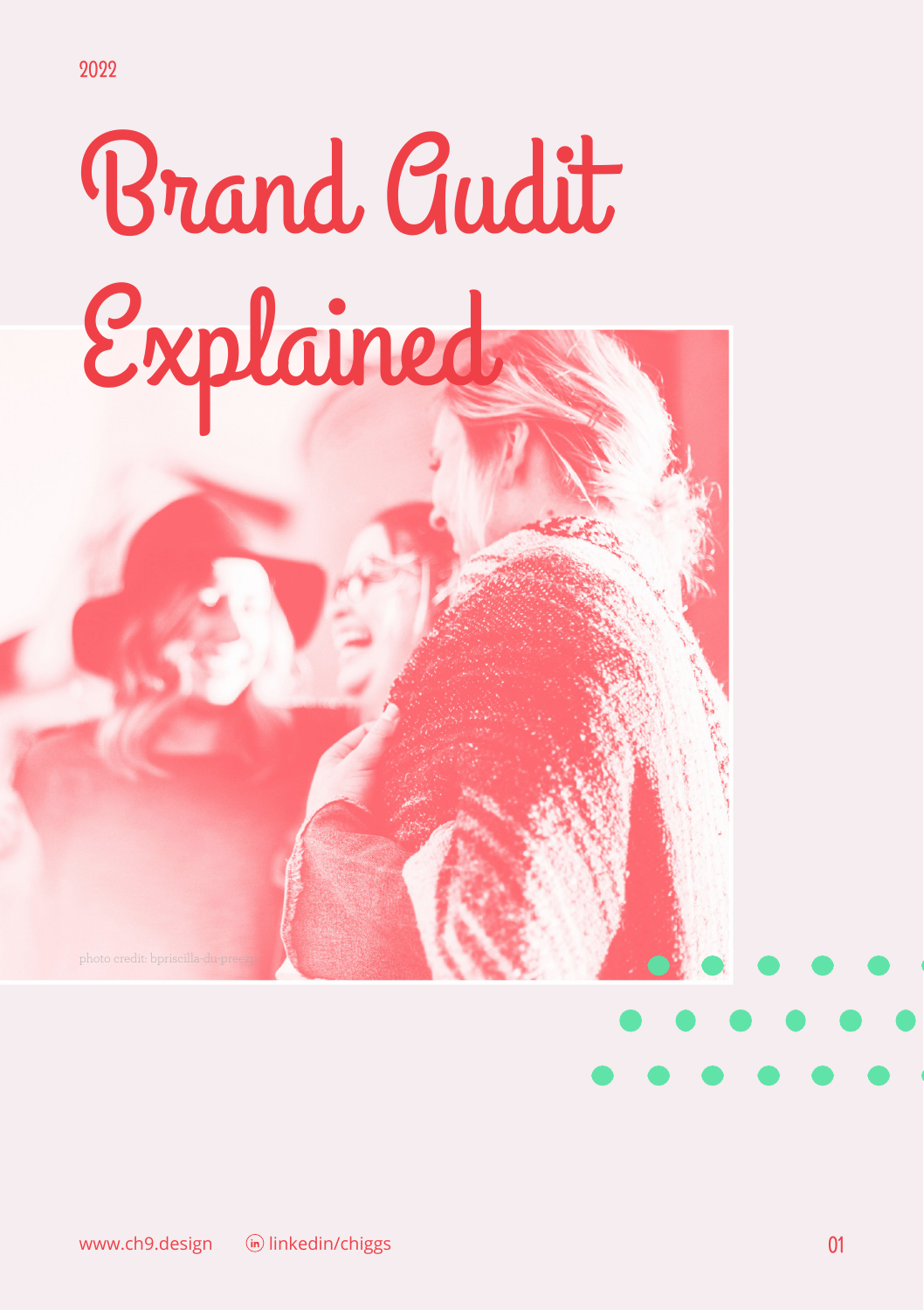#### Hello!

First and foremost, **I am so glad you are here.** My multifaceted business (Graphic Design, Web Design, Email Design and Marketing) has given me the opportunity to team up with some great people, and there is nothing I love more than a great collaboration and to see a business grow.

This guide gives a taster of content covered in a Brand Audit, and information you need in order to decide if you want to work with me (which, would be AMAZING!)

To help with digital marketing jargon in this guide I have created a glossary of the key terms, which is available on my website [here.](https://www.ch9.design/digitalmarketingglossary)

Now let's dive in to what to expect from a Brand Audit and why it's important.



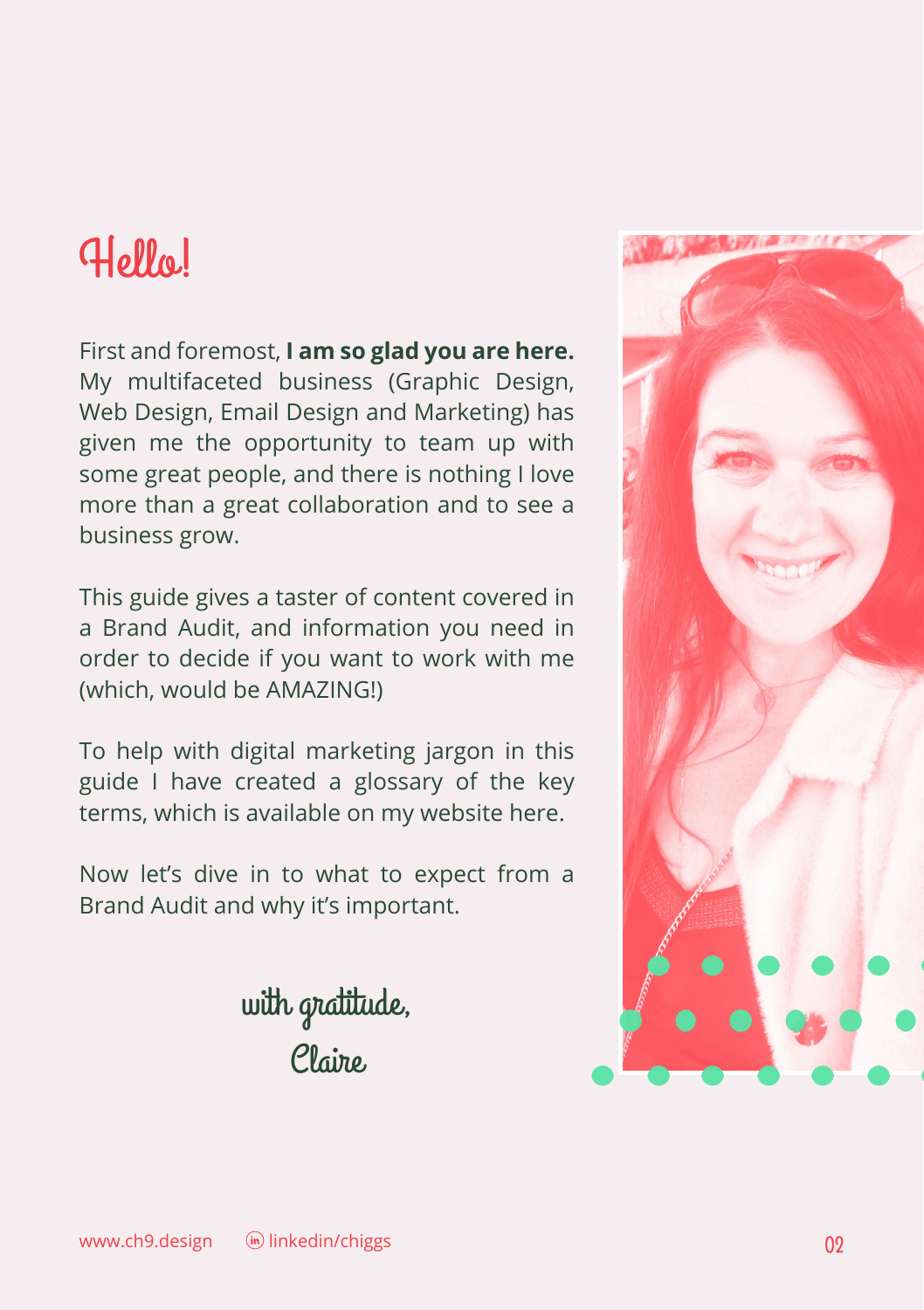## Brand Audit What to Expect & Why it's Important

My Brand Audit is a health check of your website, social media, and marketing, to ensure it's speaking to your audience and presents the highest integrity of your brand, as well as checking for the right content. It's a dive deep into your Brand Integrity, how this portrays and how to improve aspects, and ways to do it.

This works cohesively with your business and checks the important factors on your channels that affect visibility in search engines, i.e. Google.

"

It's an affordable way of adding value to the way you market yourself. It's perfect for an existing brand but you want to ensure it's working as well as possible for you.

You will receive a detailed report of my findings and recommendations, tailored to your business.

*CH9 did a Brand Audit for my business, it was brilliant! I was given a report with some great feedback and clever ideas to improve my business, things that I would never have thought of or been able to do myself. Really impressed, such a valuable experience, exceeded my expectations - Dogs First*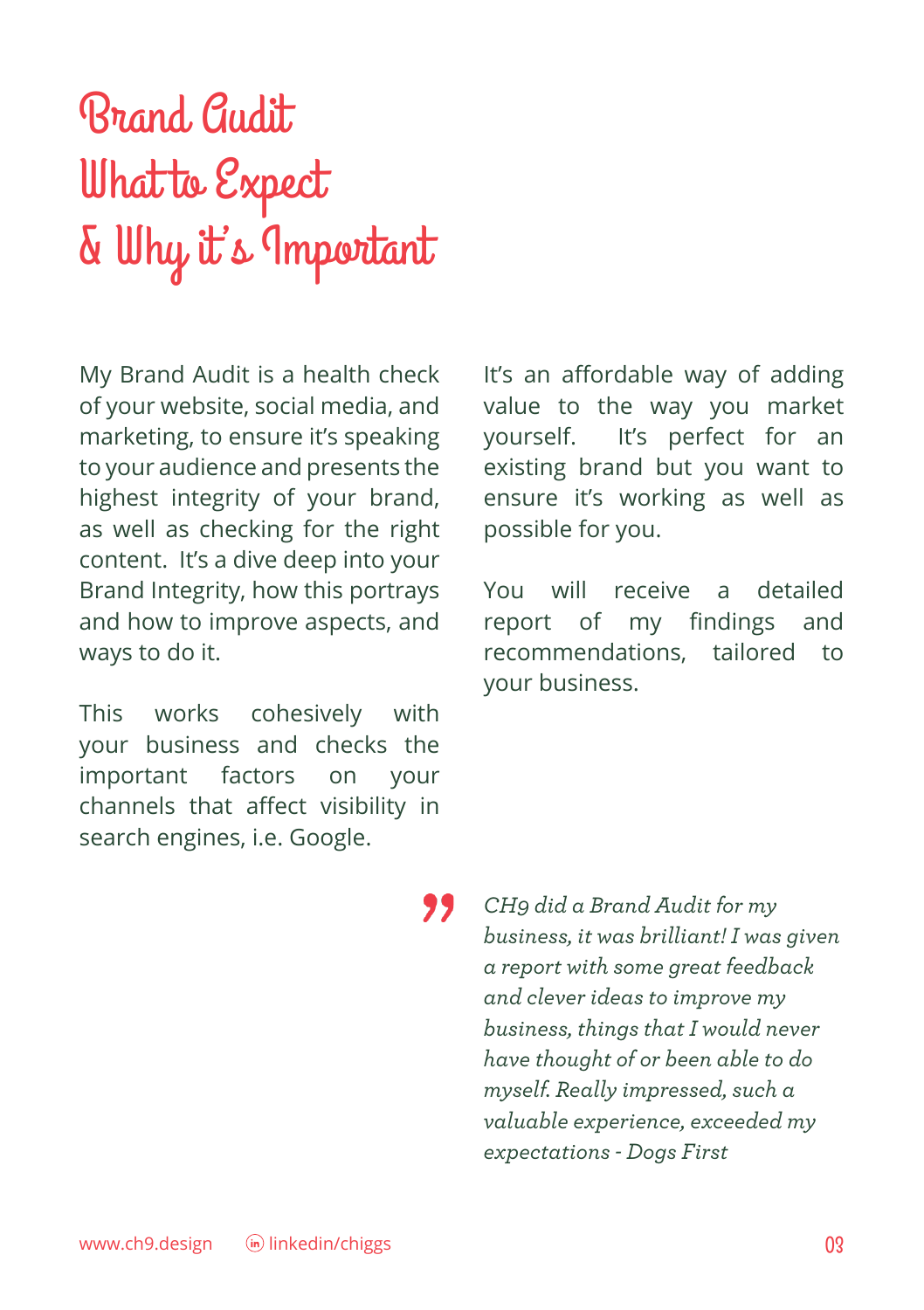## SEO & Analytics

Google scans your website which has an impact on how well it ranks in searches.

These elements form the basis of Search Engine Optimisation (SEO) If this is poor, and with page errors, this will affect your Google ranking:

- Keyword Research
- Content Creation
- **Backlinks**
- Follows
- SERPS
- Title Tags
- Meta Descriptions

My Brand Audit reports these findings, shows where your website is currently ranking, with solutions to get you back on track. Your website, Google and Social Media platforms all have built-in analytics tools to help you review key metrics of your data and audience i.e. your customers.

This helps you to understand the purpose of each of your channels and measure their effectiveness.

My Brand Audit will take an observational view of your accounts and provide evaluation on the performance for your digital marketing and how this contributes to your business strategy and marketing objectives.

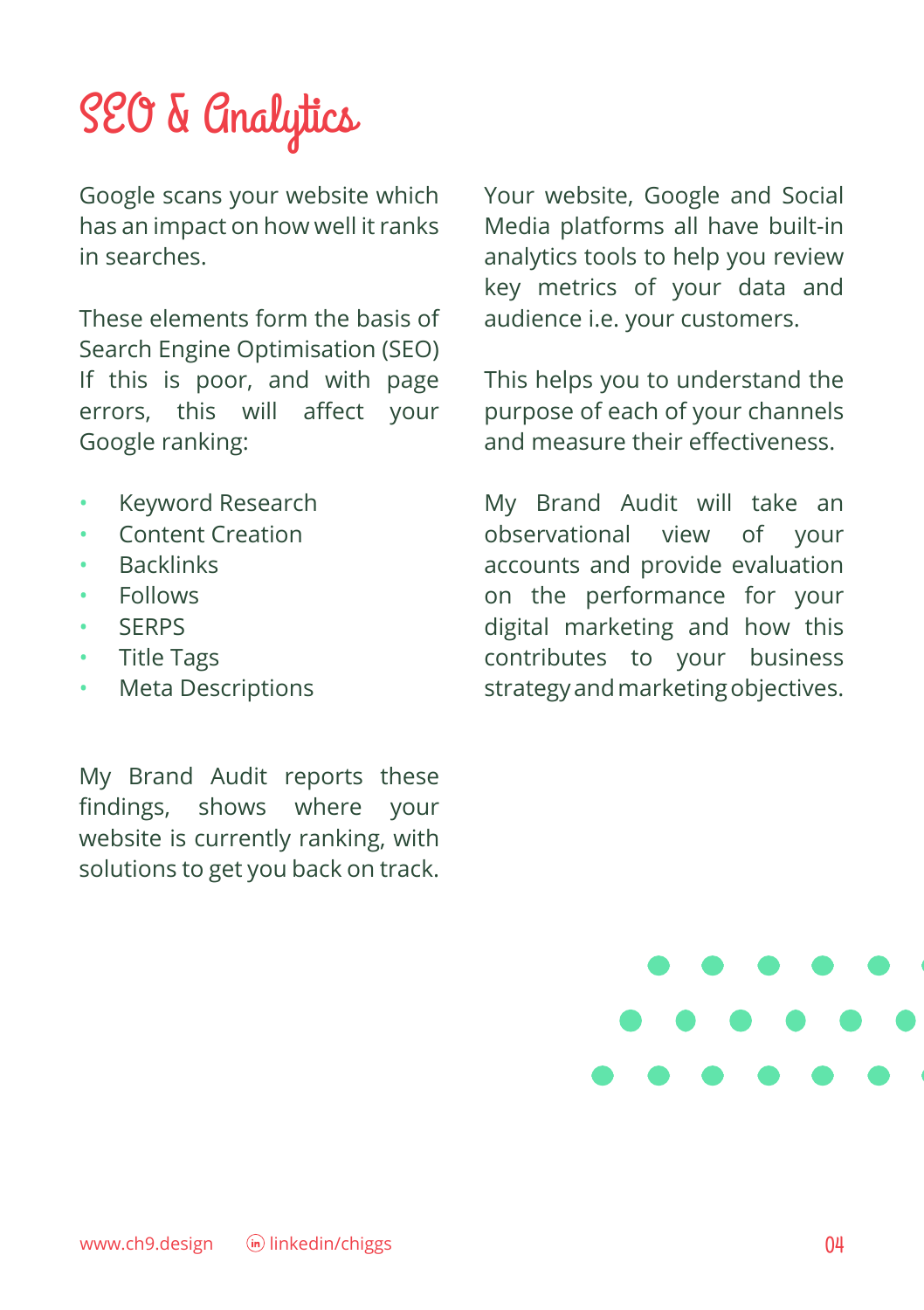

Are you clear about your company strategy? I ask for this information at the start of the Brand Audit as the marker to assessing your website, social media channels and marketing.

With a clear business strategy, I can highlight areas in the Brand Audit to set business objectives for your website, blog, email marketing and social media activity, and to ensure they're interlinking as the benefits will help your online presence.

This will also steer you to create better content and direction to optimise your following.

Your company strategy can be a short paragraph that describes your business including your approach and why, company values, the services you offer, where you are based and the locations offered, and where you want to expand - offline and online. For example, you may have a strategy to build awareness through the website and the metric (how it is measured) is through visits, follows and shares.

It may also be that your main focus on your website is to drive leads and sales which converts through website clicks, direct purchases and signs ups.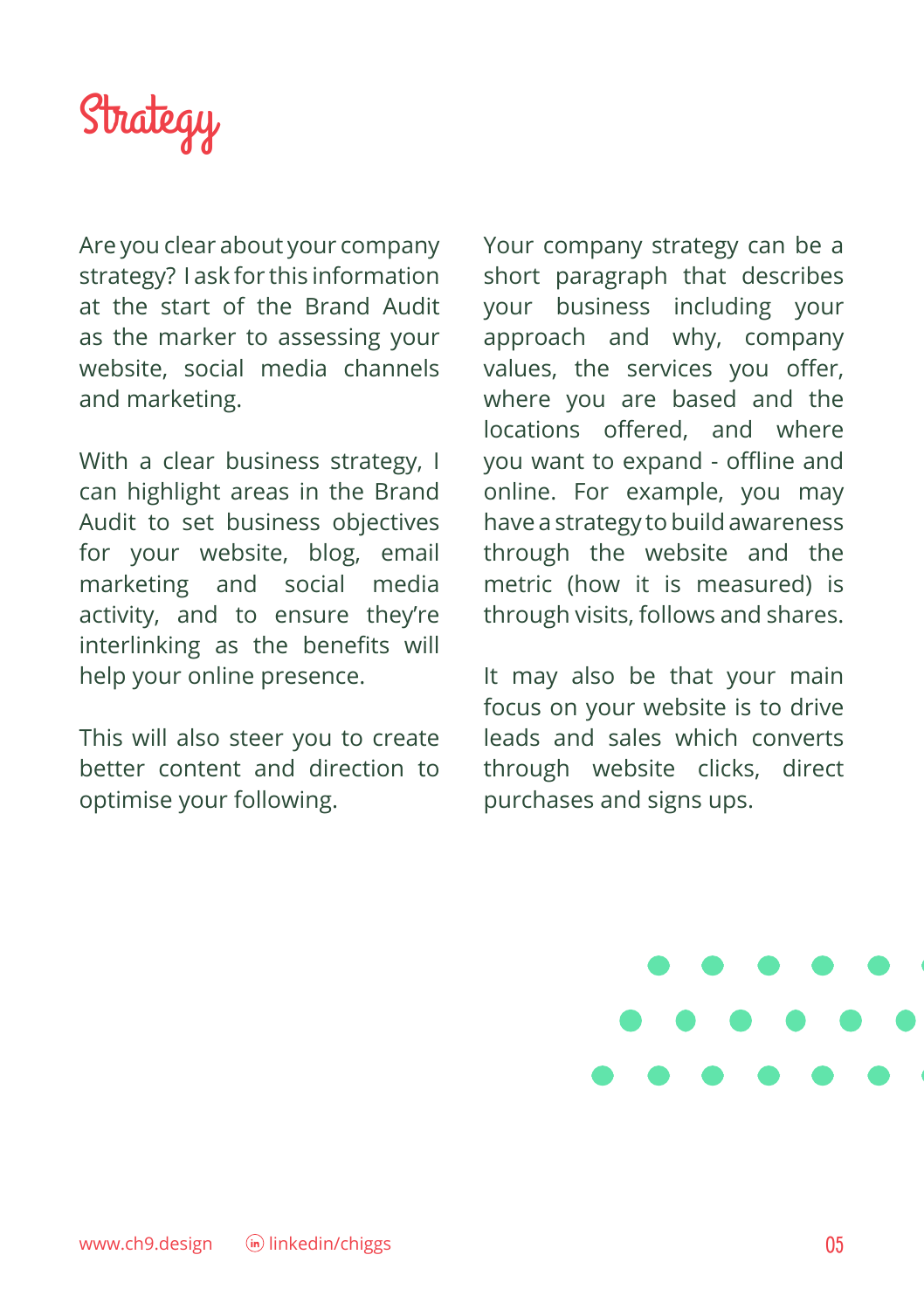## Brand Integrity

*Your brand's integrity online is so important, how your logo presents, font and colour selections, photography, video, and the tone of voice of content. The Brand Audit will point out anomalies and provide key takeaways and steps to fix those.*

#### Brand Logo

Ensuring your brand logo appears correctly and consistently across websites, email outputs, social media channels and marketing materials is imperative.

Each online platform requires a different dimension for logos to appear optimally. Logos appearing incorrectly can distract and gives the wrong impression.

To fix this, you will need to customise the size to the platform specification. This may mean changing the logo design layout by creating a new version to display horizontally or vertically.

*The smallest layout is for a Favicon - the small icon that sits on the tab of the website. Whats App is pretty dinky too!*

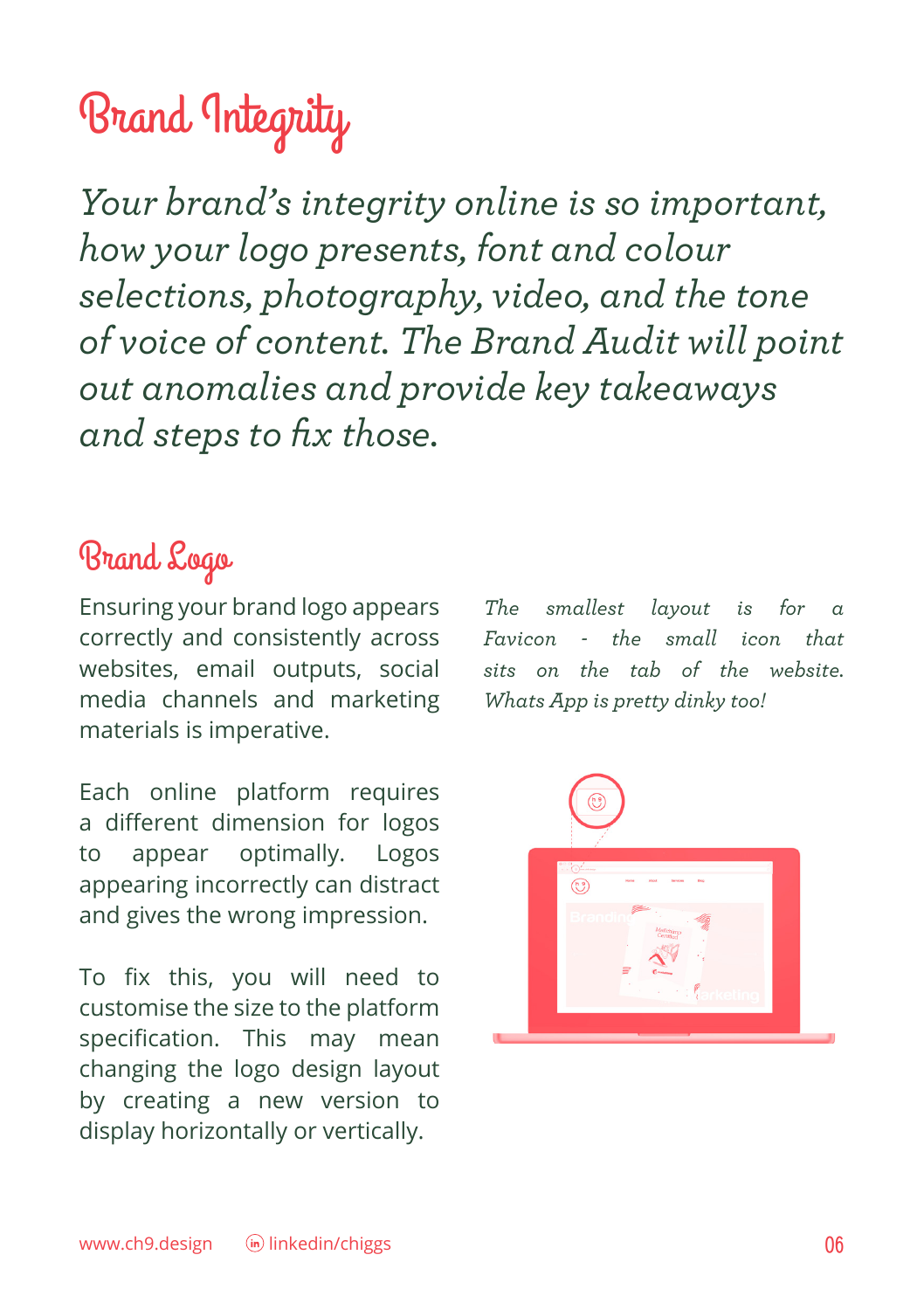#### Content Creation

*Here's a taster of aspects that the Brand Audit covers with recommendations for marketing yourself and your brand.*

#### Written Content Video

Written content needs to be authentic, keywords need to have descriptive contextual clues, and to be more humanistic through storytelling. Google's algorithms work this way.

#### Graphics

You can hire a Graphic Designer to create graphics, infographics or photos with font overlays to showcase your brand and bring personality to your website and tech ecosystem. Graphics especially work well when you want to showcase products or services, as visuals are a better way to digest information online than reading lots of text.

Video is the best storytelling device and has the most emotional response giving your brand personality. Video boosts SEO, engages users with your content, keeps visits to your website longer, and is a great way to encourage specific buying actions from your users.

*63% of people remember engaging stories, and the content you create for the website is how Google measures this for ranking ~ PRSA*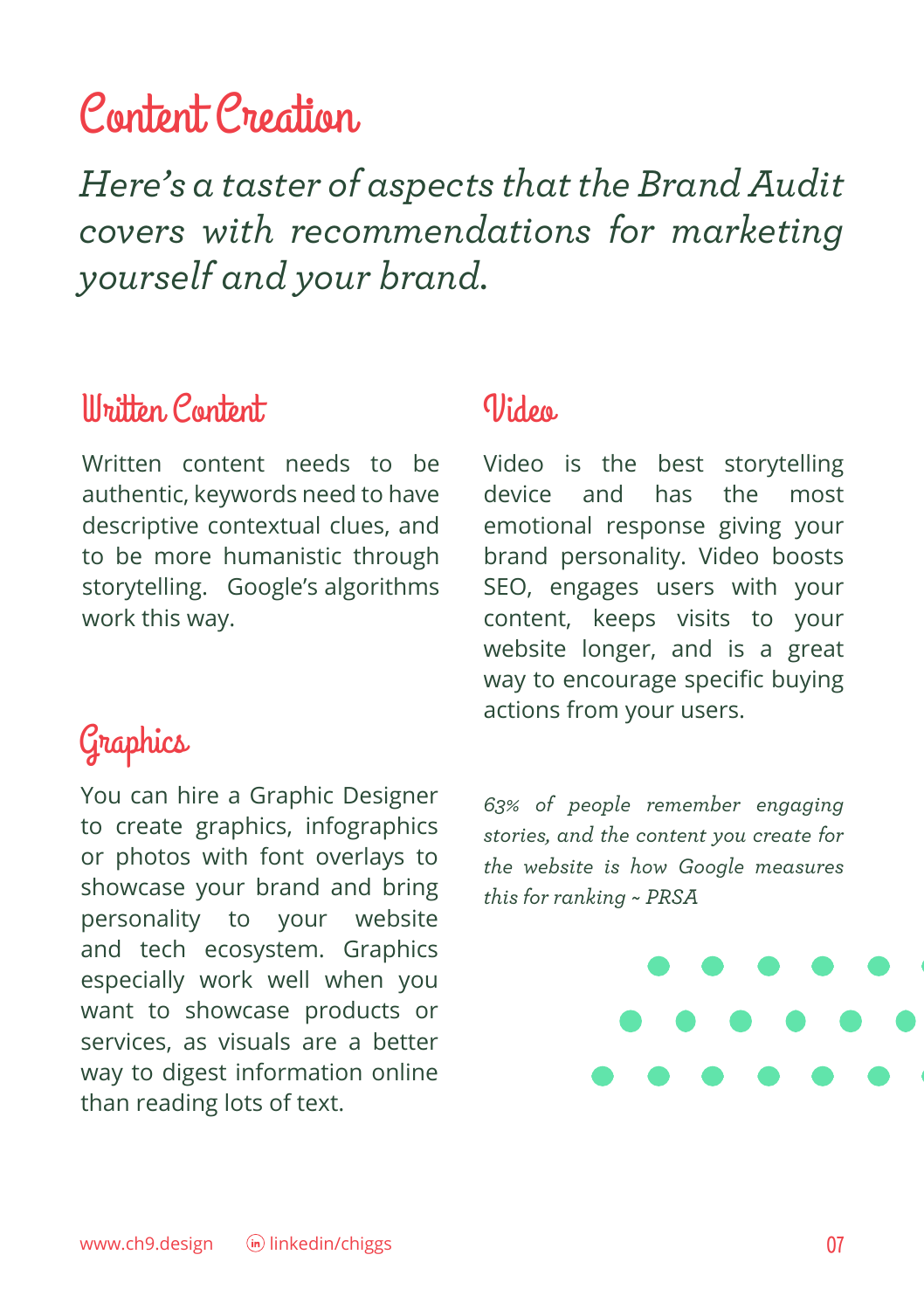#### Photography

It's imperative to have high resolution photography on the website. It improves user engagement and having unique content builds trust.

Create visual content for the website to show off you and your team, business, location, and surrounding areas which your customers know and love, this sets you on the path to achieve your mission.

You could hire a professional photographer to capture your brand story and services, or download some free ones available for Personal and Commercial Use from sites like *Unsplash* and *Pexels*.

*If you do use free copyright images, remember to credit the Photographer and be mindful that others have the right to use them too so best to keep to a minimum.*

### Profile & Cover Images

Make sure your images on your social media accounts reflect your current branding and adhere to each social network profile and cover dimensions.

#### Social Media Profile Bio

Social Media Bio is limited so it's important to make the most of it. Are all fields filled in accurately? Does copy in your About match your tone and voice guidelines?

#### $P_{\text{in}}$

Where do you display your website URL? Do the links direct without errors? This is important for SEO.